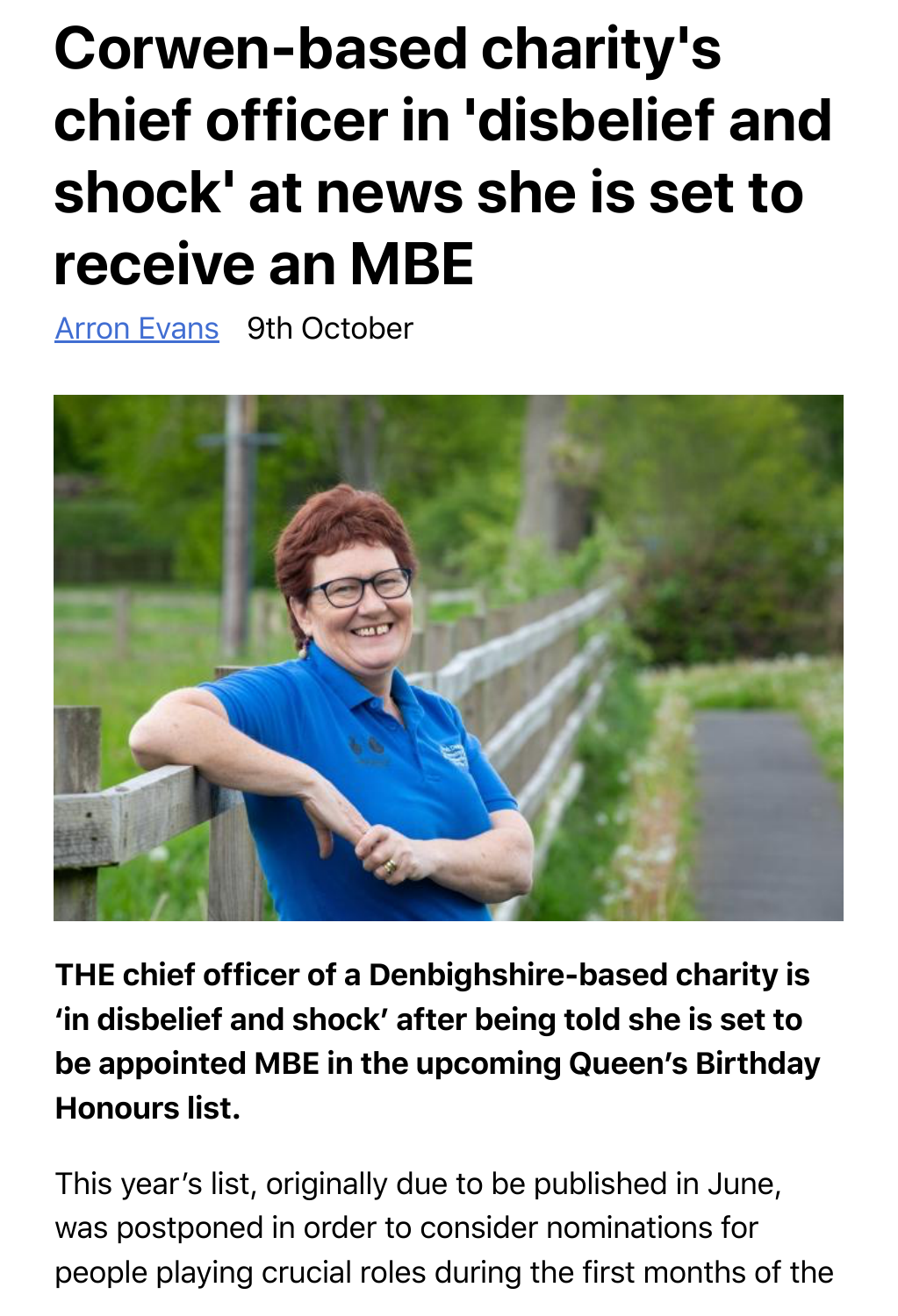COVID-19 effort.

As a result of this, Margaret Sutherland from Carrog is set to be given the MBE honour for her services to the Corwen community.

The 61-year-old is chief officer of the South Denbighshire Community Partnership (SDCP) charity based at the Canolfan Ni Centre in Corwen.

But, Margaret, who was told three weeks ago she would be appointed MBE, is keen to point out that handling the pandemic has very much been a team effort from all involved at SDCP.

She said: " I very much see this as a recognition for the whole SDCP organisation from staff to trustees, volunteers, the organisations that we worked in partnership with and the local community who came together to protect the most vulnerable.

"Initially my reaction was one of disbelief, shock and then humbled and honoured to have been awarded an MBE. I honestly thought it was a scam when I received that first e-mail, but as weeks went on I started to believe it.

"Now that I'm over the shock, I would just like to thank the people who nominated me for this award. I am immensely proud of everything we have achieved together, but work goes on. There are still challenging times ahead, and SDCP will continue to take a pro-active